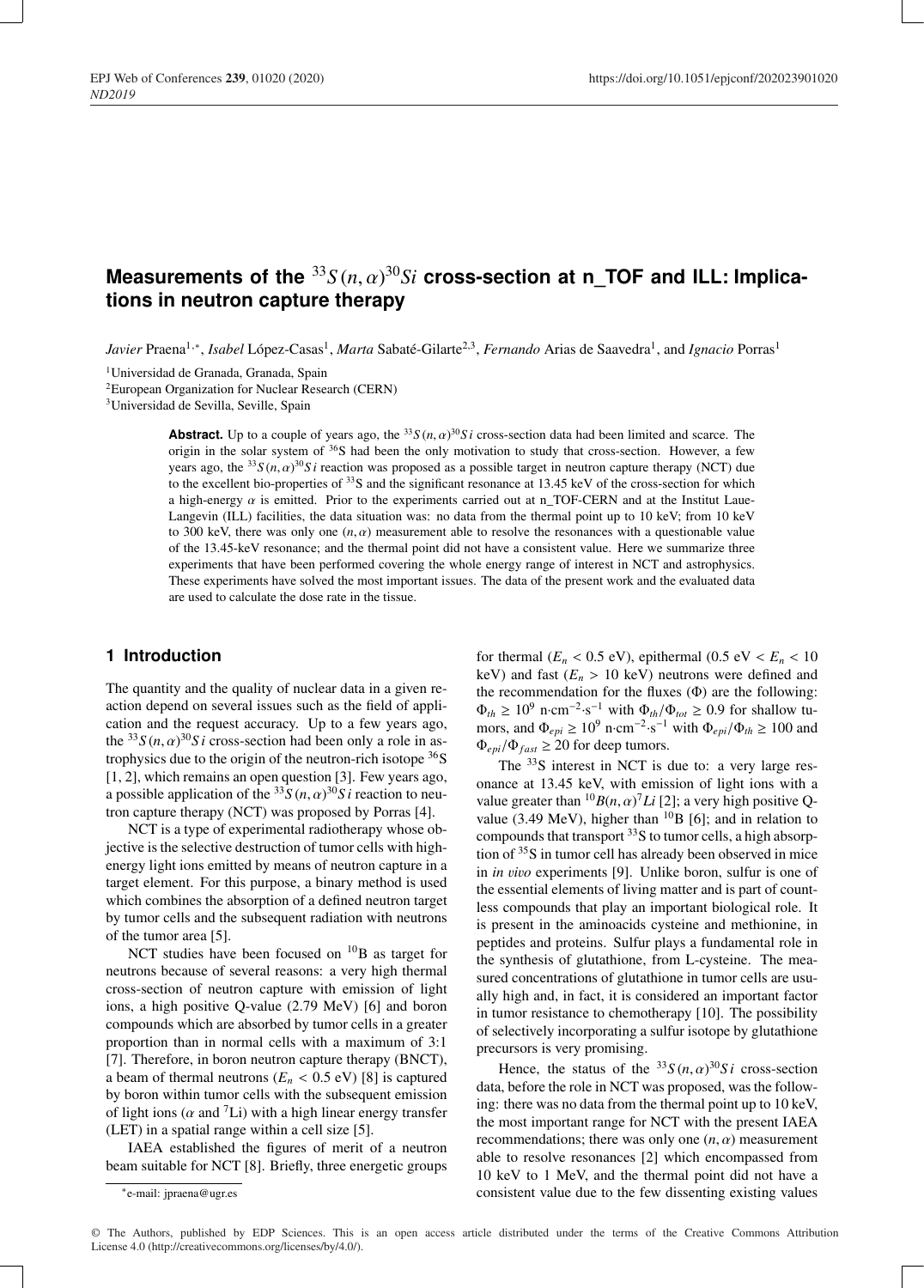ranging from 8 to 180 mb [11–14]. In addition, the most important resonance value (13.45 keV), which is essential for the possible use of  $33S$  in NCT, was questioned because of the discrepancies in the resonance parameters between Wagemans *et al.* [2] and the transmission measurement of Coddens *et al.* [15]. Both experiments were carried out in different facilities but the analysis was performed in collaboration. The  $\Gamma_{\alpha}$  parameter of the 13.45 keV resonance provided by Coddens *et al.* was a factor two that of Wagemans *et al.* [2, 15]. This discrepancy is crucial for NCT because it means that the dose rate could be double in the same treatment conditions (neutron fluence and <sup>33</sup>S concentration).

On the other hand, it should be noticed that the most relevant resonance located at 13.45 keV, which is fundamental for the possible use of  $33S$  in NCT, is not in the range of epithermal neutrons (up to 10 keV). However, this limit was established by IAEA with the experience of neutron beams in nuclear reactors and it is expected to be modified with the new generation of accelerator-based neutron sources (ABNS) under development in few projects worldwide [16]. Indeed, it has already been shown that the range where neutrons are considered suitable for human tissue can be increased up to 20 keV [17] or 40 keV [18].

Therefore, new measurements, which would provide the optimal values of the resonance width, were needed for a more realistic estimation of the dose rate in tumor delivered by the  ${}^{33}S(n, \alpha)$  reaction. So, a series of experiments were proposed to INTC committee at CERN with the intention of clarifying all open questions regarding this cross-section [19, 20]. Also, an experiment was proposed to the Institut Laue-Langevin (ILL) committee for the measurement of the thermal point at PF1B line [21]. In the following, the most important results are summarized. Then, the dose rate in ICRU-4 tissue is estimated by means of Monte Carlo simulations with the present data and the ENDF evaluation [22].

## **2 The experiments at CERN and ILL**

The first experiment was carried out at Experimental Area 1 (EAR1) of n\_TOF-CERN facility, with the aim of resolving the discrepancies in the resonance parameters of the 13.45 keV resonance between Coddens *et al.* [15] and Wagemans *et al.* [2]. EAR1 is 185 m from the neutron production target, therefore, a high energy resolution can be achieved. The technical features of the facility and the characteristics of the neutron beam are described in detail in [23]. Among the high resolution, other beam characteristic is the large beam aperture, 8 cm diameter, allowing the use of large thin samples that increase the expected low count rate in the resonance valleys. Using borated water as moderator it minimizes neutron capture in hydrogen, and thus the associated in-beam  $\gamma$ -ray background in neutron capture cross-section measurements. The most important consequence for this measurement was a strong reduction of the thermal peak in the neutron flux. Hence, an excellent description of the resonances was achieved but the energy range was restricted from 10 to 300 keV due to the very low count rate below 10 keV. The cross-section was obtained using  ${}^{10}B(n, \alpha)^7Li$  standard. The most remarkable result was that the area of the resonance at 13.45 keV was a factor 1.5 that of Wagemans *et al.*. Regarding the resonance analysis, it was found  $\Gamma_{\alpha} = 100 \pm 5$  eV, in better agreement with Coddens *et al.*  $(83\pm3 \text{ eV})$  than with Wagemans *et al.* (41  $\pm$  5 eV). All the details of the experiment and the analysis can be found in [24].

The second experiment was carried out at Experimental Area 2 (EAR2) of n\_TOF-CERN facility, with the aim of measuring the cross-section below 10 keV for the first time. EAR2 is located at 20 m from the neutron production target. The increase of the neutron flux, a factor 40 overall, represents the main advantage of EAR2 compared with EAR1. The technical features of EAR2 facility are described in detail in [25]. The cross-section was obtained related to the neutron flux. The most important result was that for the first time the shape of the cross-section was measured from thermal to 10 keV and a  $1/v$  behavior was found. The covered energy range was from thermal to 100 keV. The 13.45 keV resonance was resolved with low resolution, however, the area of the resonance was also a factor 1.5 higher than the value of Wagemans *et al.*, confirming the value obtained at EAR1. The final results of the experiment are in progress because of the ongoing extraction of the TOF-energy relation. All the details of the experiment and the analysis can be found in [26].

The third experiment was carried out at PF1B cold neutron line at ILL [27]. The main objective was to obtain the thermal cross-section and to use it as a normalization of the EAR2 data. The cross-section was measured related to the  $^{10}B(n, \alpha)^7Li$  standard with different geometries, as well as two <sup>33</sup>S samples and two <sup>10</sup>B samples. For the first sample and first geometry a preliminary value of  $0.25 \pm 0.03$ barn has been obtained. Figure 1 shows the complete data measured at n\_TOF-CERN normalized from thermal to 10 keV with the preliminary data obtained at ILL.



Figure 1. Experimental data obtained at n\_TOF-CERN facility. From 10 to 300 keV the data were measured at EAR1. From thermal to 10 keV the data were measured at EAR2. The normalization factor obtained at ILL was applied to the EAR2 data.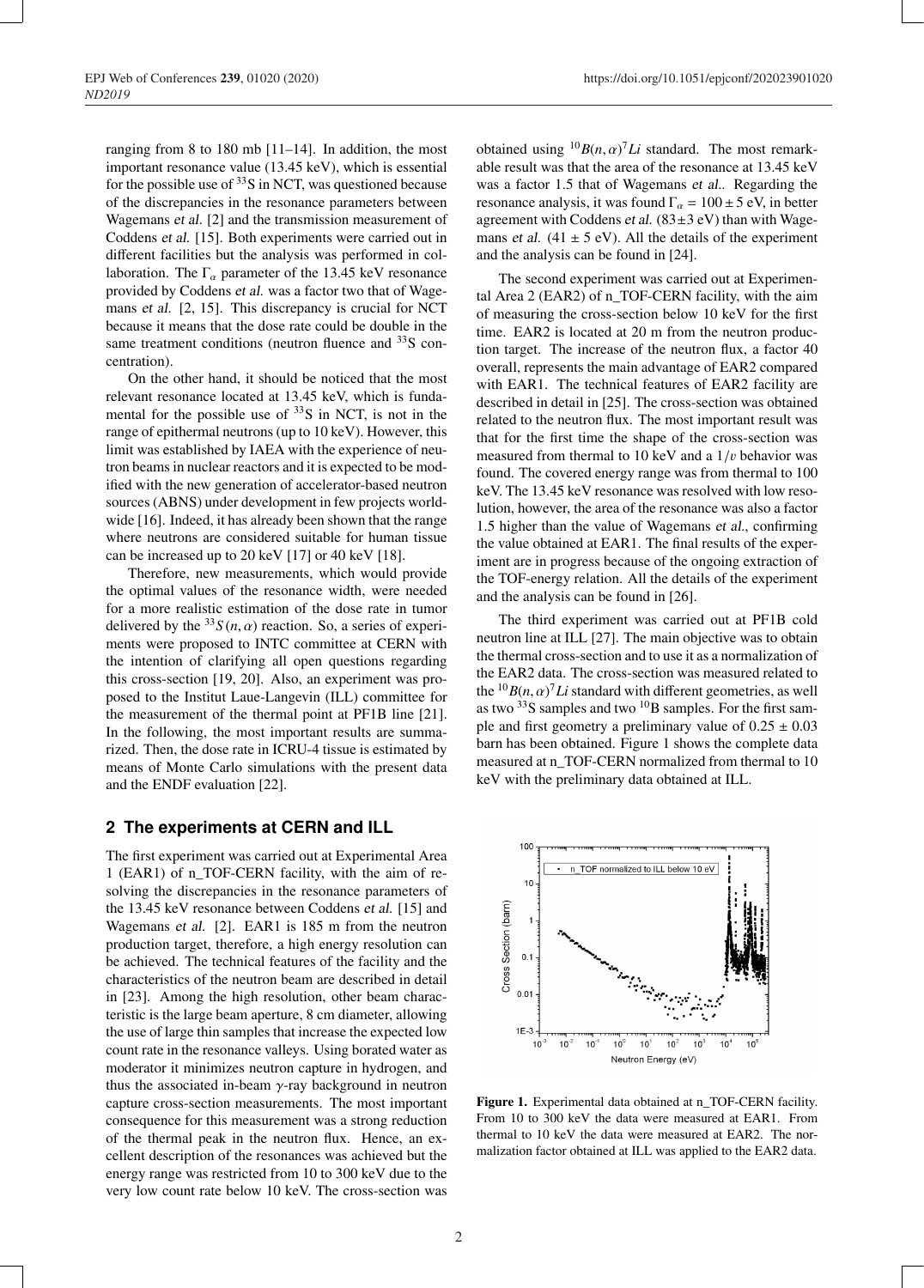## **3 Dose rate in ICRU-4 tissue with** <sup>33</sup>**S and** 13.45 **keV neutrons**

The calculation of the biological equivalent dose allows the estimation of the success of a treatment. A correct calculation of the biological dose needs a study of the following elements: neutron source, composition and geometry of the tumor, concentration and biodistribution of the tumor dopant, and kerma rates [7, 28]. Kerma rates are an efficient way to study the dose because they provide the absorbed dose which will be supplied by the energy deposited in the tissue [28]. They are calculated according to equation (1):

$$
K = \frac{dE_t}{dm} = \phi E \frac{\mu_t}{\rho} \tag{1}
$$

where  $\phi$  is the neutron flux and  $\frac{\mu_t}{\rho}$ , the coefficient that describes the mass energy transferred. Kerma coefficients for neutrons are described based on the number of interactions that occur due to the penetration of neutrons into the tissue, which are defined as (2):

$$
k_{fn} = \frac{K}{\phi} = \sum_{L} N_L \left( \sum_j \sigma_{Lj}(E) \bar{E}_{Lj}(E) \right)
$$
 (2)

being *L* the sum of all materials; *j*, the sum of the processes produced;  $N_L$ , the density of the material, which is inversely proportional to the atomic mass; and  $\bar{E}$ , the mean kinetic energy transferred to the charged particles because of the different processes with cross-section  $\sigma$ . Figure 2 shows the kerma coefficients of the reactions on ICRU-4 tissue [29] considered in the present work.



Figure 2. Kerma coefficients of ICRU-4 tissue for neutrons (violet, green, light blue, orange and yellow lines), <sup>10</sup>B (ENDF/B-VIII.0) data (black line), <sup>33</sup>S (this work data) (red line).

Kerma coefficients for photondepend on the tissue absorption coefficient. They are calculated using the equation (3):

$$
k_{f\gamma} = E_{\gamma} \frac{\mu_{en}}{\rho} \tag{3}
$$

where  $E_{\gamma}$  is the photon energy and  $\frac{\mu_{en}}{\rho}$ , the absorption coefficient of the selected tissue, taken from NIST [30].

MCNPX code [31] lets simulate the transport and interaction of neutrons with tissue, generating the absorbed dose. For this, it is necessary a file detailing the geometry; in this case, two cylinders, one larger, representing the head, and another one at a depth of 1 cm, which is the tumor; the materials that fill the geometry are also specified to the program, ICRU-4 for the head, and for the tumor, ICRU-4 doped with  $^{10}$ B [7, 28] and  $^{33}$ S [9],

Lee & Zhou [32] showed that for 1920 keV protons impacting on a thick lithium target, neutrons emitted from  $70^{\circ}$  – 74 $^{\circ}$  to the proton beam have energies ranging from 0 to 20 keV. The highest probability of obtaining 13.5 keV is at  $70^{\circ}$ . In order to estimate the possible use of  $33S$  as target, it has been considered the case of a pure 13.45 keV homogeneous disk neutron beam of 1 cm radius impacting on the tissue located at  $70^{\circ}$  of the same section. The tissue contains the proportions of <sup>10</sup>B reported in NCT, 40  $\mu$ g/g [7], and in the case of  $33S$ , the reported for absorption of  $35S$  in mice, 10 mg/g [9]. The considered neutron flux was  $10^{10}$  cm<sup>-2</sup>·s<sup>-1</sup> as reported in [28] and the dose rate is considered equal to the kerma rate with the approximation that the energy transferred is equal to the energy absorbed, as usual in this field [7, 28]. Figure 3 shows the result of the dose rate as a function of the depth in tissue.



Figure 3. Dose rate due to the incidence of neutrons on: ICRU-4 (blue line); ICRU-4 with  $^{10}B$  (black line); ICRU-4 with  $^{10}B$ and  $33S$  (ENDF/B-VIII.0) (green line); ICRU-4 with  $10B$  and  $33S$  $(n_TOF (EAR1 + EAR2) + ILL)$  (red line); The statistical error is 1.8% for ICRU-4; 0.6% for ICRU-4 with 10B; 1.9% for ICRU-4 with 10B and 33S (ENDF/B-VIII.0); and 2.0% for ICRU-4 with  $^{10}$ B and  $^{33}$ S (n\_TOF (EAR1 + EAR2) + ILL).

So, the increment in the dose due to the presence of  $33S$ in the tissue is imperceptibly bigger when the ENDF data are used. However, when the  $33S$  data of the present work are used the dose increases considerably. This sets a good basis for continuing the research on  $33S$  as a cooperative target for NCT.

### **4 Conclusions**

This work reviews the lastest data for the  ${}^{33}S(n, \alpha){}^{30}Si$ cross-section. Three experiments were carried out with different objectives. The first one was performed at the EAR1 of n\_TOF-CERN facility and provided a value for the  $\Gamma_{\alpha}$  parameter of the 13.45 keV resonance, which is the most important one, close to the transmission measure of Coddens *et al.* and a factor 1.5 the value obtained in the